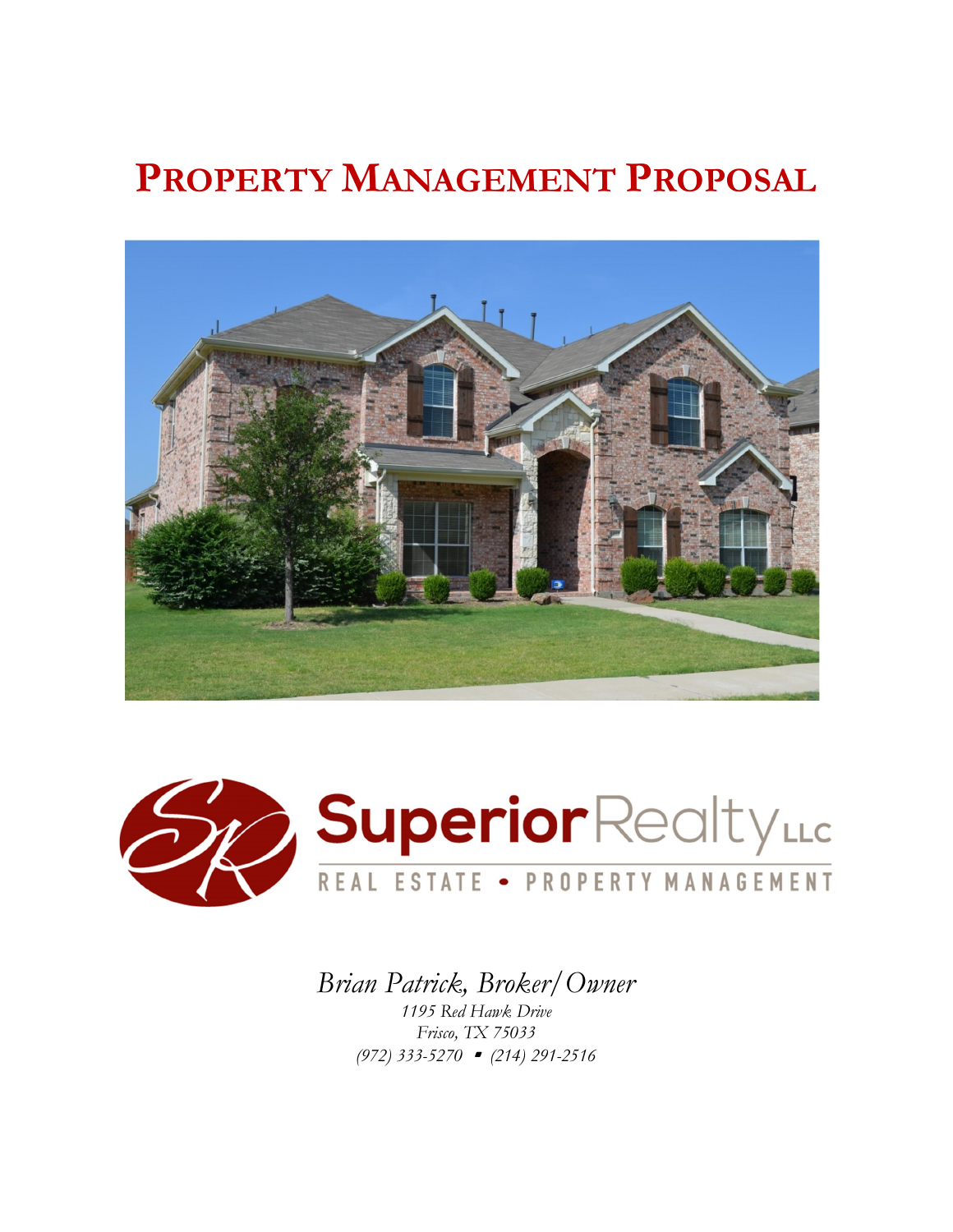



*Brian Patrick, BROKER/OWNER Certified Residential Specialist 1195 Red Hawk Drive* • *Frisco, TX 75033 (972) 333-5270 (phone)* • *(214) 291-2516 Fax brian.patrick@att.net*

- To: Property Owner
- RE: Property Management Proposal

I am a Texas Real Estate Broker and Certified Residential Specialist, and my company is Superior Realty, LLC. I would sincerely appreciate your allowing my firm the opportunity to manage and lease your property. As a Real Estate Broker licensed in Texas, I will be personally handling your property as your broker property manager.

I have prepared this informal proposal to help you see the level of service that I will provide to you, and also to help you understand more about the North Texas leasing market and the process of leasing and managing your property. Information is included on my services, too. More importantly, I have extensive experience with commercial and residential property management representing both Landlords and Tenants to negotiate a successful agreement for a property lease and the subsequent management of the property.

The choice of a property manager should be based on many factors other than price, and hopefully you will make the decision to use the services of Superior Realty to lease and manage your property based on the company's qualifications. Superior Realty has the capability of advertising enhancing the lease of your property on the local MLS, Realtor.com and on the company's own custom website.

If you have any questions, please feel free to call me at 972-333-5270. Thank you for your consideration.

Sincerely,

Brian Patrick, BROKER® Certified Residential Specialist



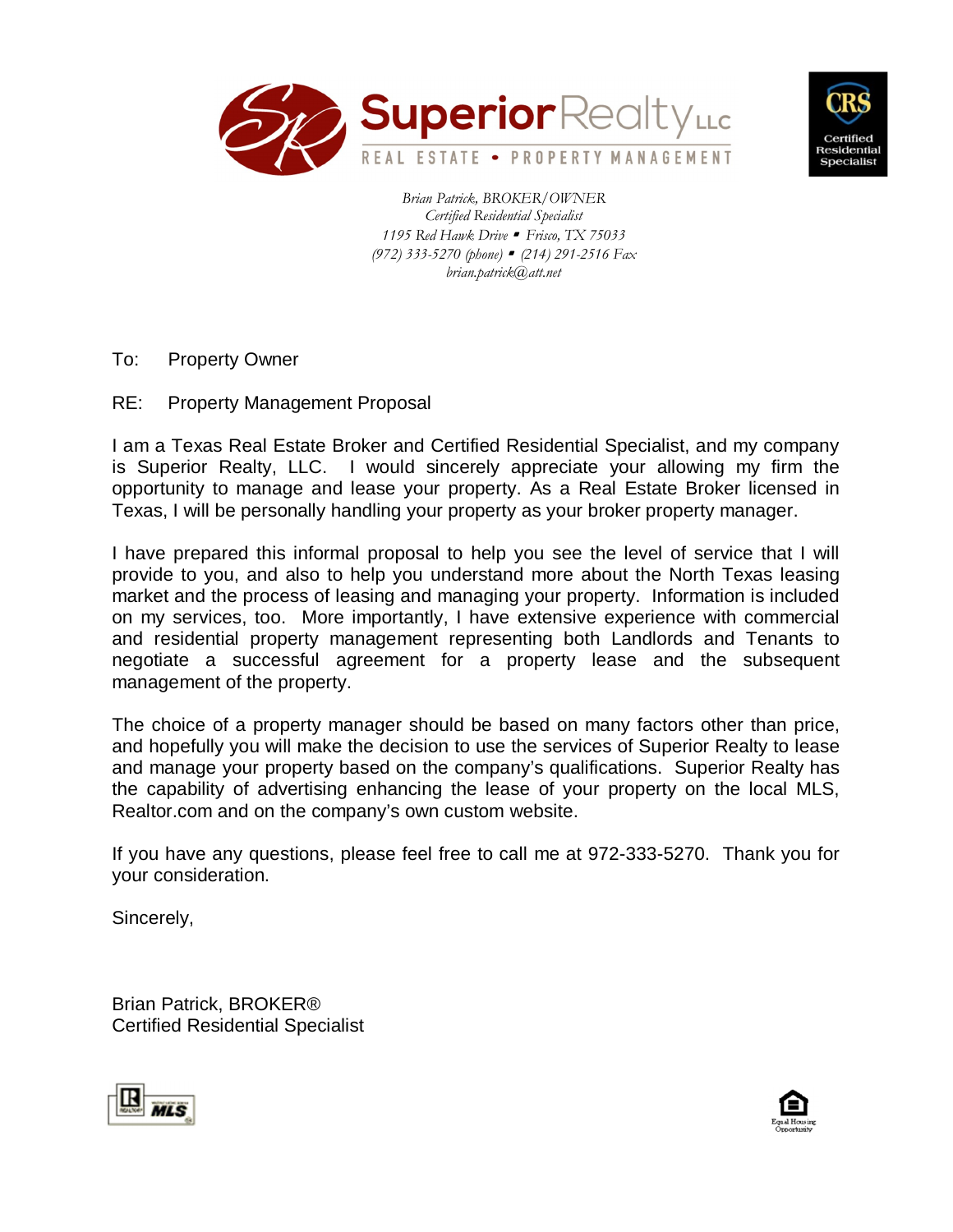## **ABOUT BRIAN PATRICK**



### **Brian Patrick**

Brian is a licensed real estate broker with the State of Texas, and is the owner and sponsoring broker of Superior Realty, LLC. He graduated from the University of North Texas with a BBA in Administrative Management and Accounting. Brian was a CPA for 22 years until he changed careers thirteen years ago to work as a New Home Consultant for a major national homebuilder. As a new home consultant Brian was a top producer helping 250 North Texas families purchase new homes.

Although Brian's most recent experience is in residential home sales, he has also had extensive experience in commercial real estate as an asset management

contractor for the Resolution Trust Corporation, negotiating on behalf of his clients nearly 400,000 sq. ft. in commercial real estate leases and almost \$20 million in class A office space. Brian holds the real estate designation of Certified Residential Specialist, or CRS.

In Texas, there are two types of real estate licenses. Most REALTORS® have a salesperson's license, which they obtain initially with minimum qualifications of 270 hours of real estate instruction. In order to obtain a Broker's license, a salesperson must work under a broker for four out of five years before he or she is eligible to become a broker. In addition, to obtain a broker's license, a salesperson must have an additional 630 hours of instructions in real estate or business and 3600 "points" worth of real estate transactions. For example, under this requirement the sale of one single-family home will earn the salesperson 300 points. Only 8 percent of all REALTORS® have their broker's license, and Brian Patrick has had a broker's license for over three years.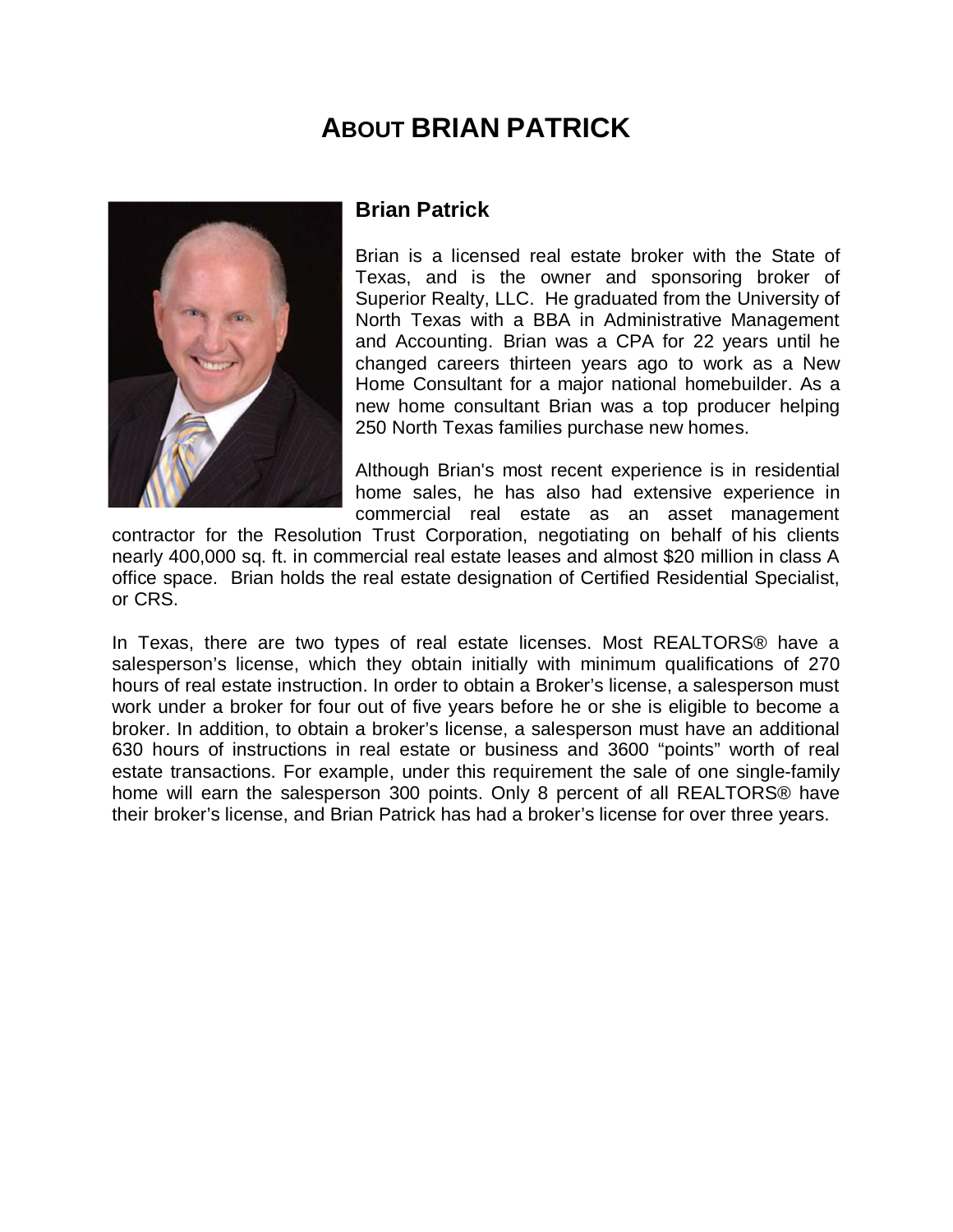### **Property Management Services**

#### **Property Management Agreement**

The relationship between Superior Realty, LLC and the real estate investor is established by the Property Management Agreement, which is included with this proposal. The agreement is usually for one year with an automatic month-to-month renewal unless one of the parties terminates the agreement with 30 days' notice. The Property Management Agreement gives the property manager a wide range of authorities, and establishes the terms to be used for leasing any properties covered under the agreement. The management agreement can cover one property or multiple properties.

#### **Finding, assessing and acquisition of properties**

**Finding**. Superior Realty will assist a real estate investor in finding properties to purchase for investment. This includes working with an investor to determine their investment budget, property criteria and income goals and objectives. Once the budget and income goals are finalized, then Superior Realty will search the MLS for properties that will most likely fit the criteria of the investor. Superior Realty's compensation for this service is the standard commission for representing a buyer in a real estate transaction, and this commission is paid by the seller's listing agent.

**Assessing**. When a particular property is located that fits the criteria of the investor, the localized market is reviewed to understand the achievable rental rates on a per square foot per month basis. For example, a community may have an average rate of \$.80 per sq. ft., so a 2,000 sq. foot house would lease for \$1,600 per month. The average days on market will also be researched to determine how quickly a vacant property can be leased after it is placed on the market. Finally, the community is evaluated to see if the schools are highly rated, there is convenient shopping and close proximity to thoroughfares.

**Acquisition**. When a "go" is received on a property, then Superior Realty works with the investor to acquire the property. An initial offer is made only after the comparable sales are evaluated. If there is an acceptance or counter-offer, then Superior works for the investor to reach an acceptable price. A 10-day option period is negotiated to permit the investor to conduct inspections to approve the property for purchase. After the inspections are completed, Superior Realty will help the investor negotiate for any required repairs or allowances. Closing the transaction is conducted at a title company recommended by Superior Realty. A licensed real estate inspector will be employed to inspect the home, and other professionals will be used as required.

#### **Make-Ready for Leasing**

After a property is acquired, it must be prepared for occupancy. In some cities, such as Little Elm, a Certificate of Occupancy is required before the city will allow the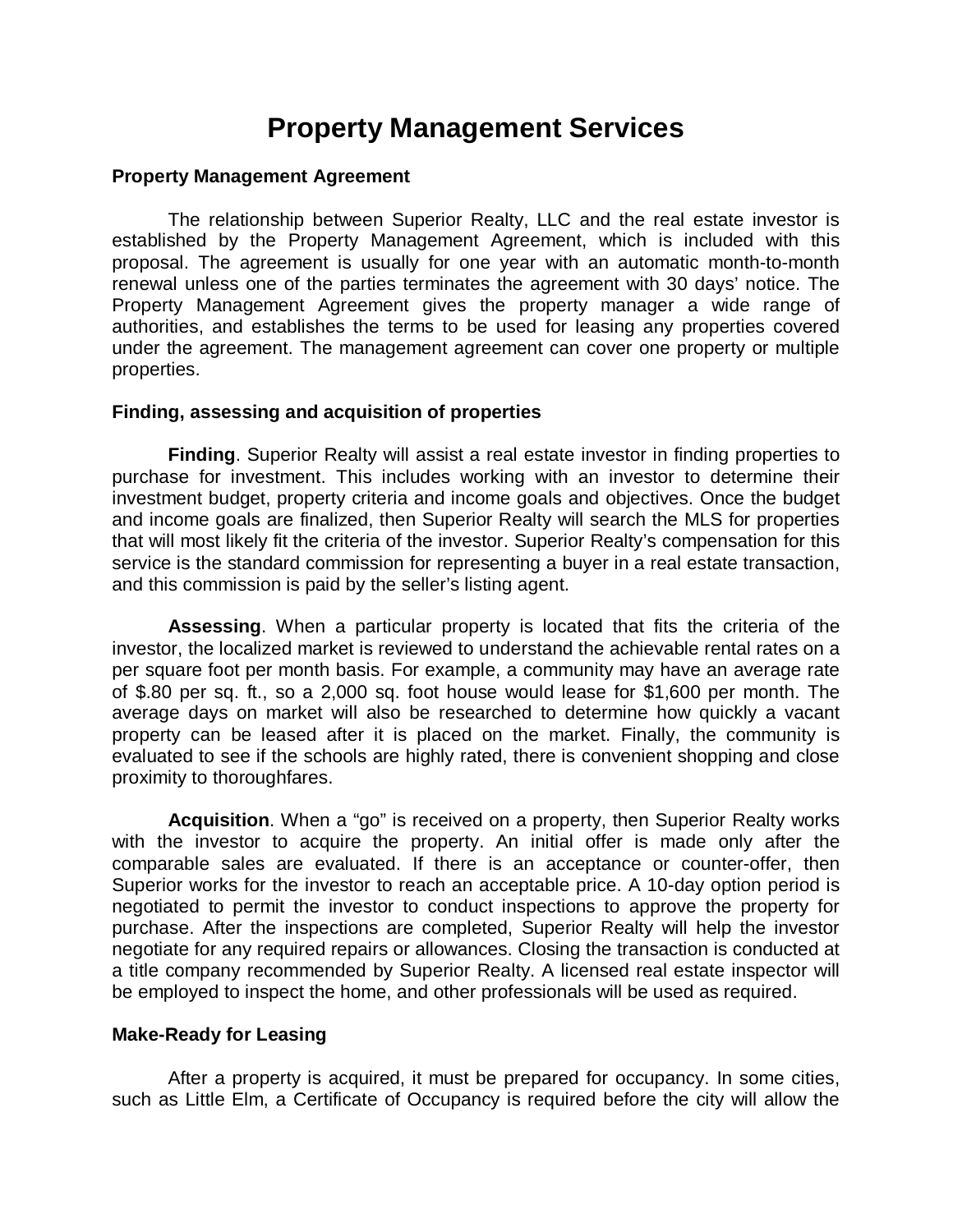owner to place a tenant in the home. Frisco at this time does not require the certificate of occupancy.

 The property must be cleaned professionally and any repairs made. An Inventory and Inspection Report is completed by the property manager showing any conditions in the home that need attention. All air ventilation filters should be changed, non-working light bulbs replaced, and all plumbing, mechanical and electrical systems tested to assure an operational basis.

 If repairs are necessary, they should be known and expected as a result of the property inspections conducted prior to acquisition. Most repairs should have been made by the seller before closing, or if an allowance was made then the property manager should have already lined up contractors to perform the repairs.

 In the case of a home that has been leased and vacated by a tenant, the professional inspectors conducting the inspection at the end of the lease will identify any repairs that the tenant or owner will have to make. These should be done quickly to minimize the time to re-lease the property.

#### **Locating a Tenant**

 Immediately after the property is acquired, Superior Realty will list the property for lease on the local Multiple Listing Service, or MLS. A sign will be placed on the property, a virtual tour or photographs will also be published on the MLS. Cooperating Realtors® will make appointments to show the property by calling Superior Realty and obtaining the access procedure for the lockbox. Even if repairs are not complete, a lease can be signed with a tenant with an occupancy date based on when the repairs will be complete allowing the tenant to move into the property.

#### **Qualifying a Tenant**

 Superior Realty will require each person living in the home to complete a lease application and pay a \$40 application fee. The application will be reviewed by Superior Realty and a three-in-one credit application will be obtained from a local mortgage company to reveal the credit history of the tenant. A civil litigation and criminal background check will be conducted, and the tenants will be vetted with the sexoffender database. Rental references will also be checked to verify previous lease payments were paid on time and that the tenant left the prior property in good condition. Income of the tenant(s) will be verified with employers or tax returns. A recommendation report will be provided to the investor for final approval before a lease is executed.

#### **Leasing to a Tenant**

 Once a tenant is approved, a lease will be prepared by Superior Realty under the terms agreed to by the investor. If the investor allows pets, a separate Pet Agreement is prepared for the specific pet allowed on the premises. If the home has a pool, then a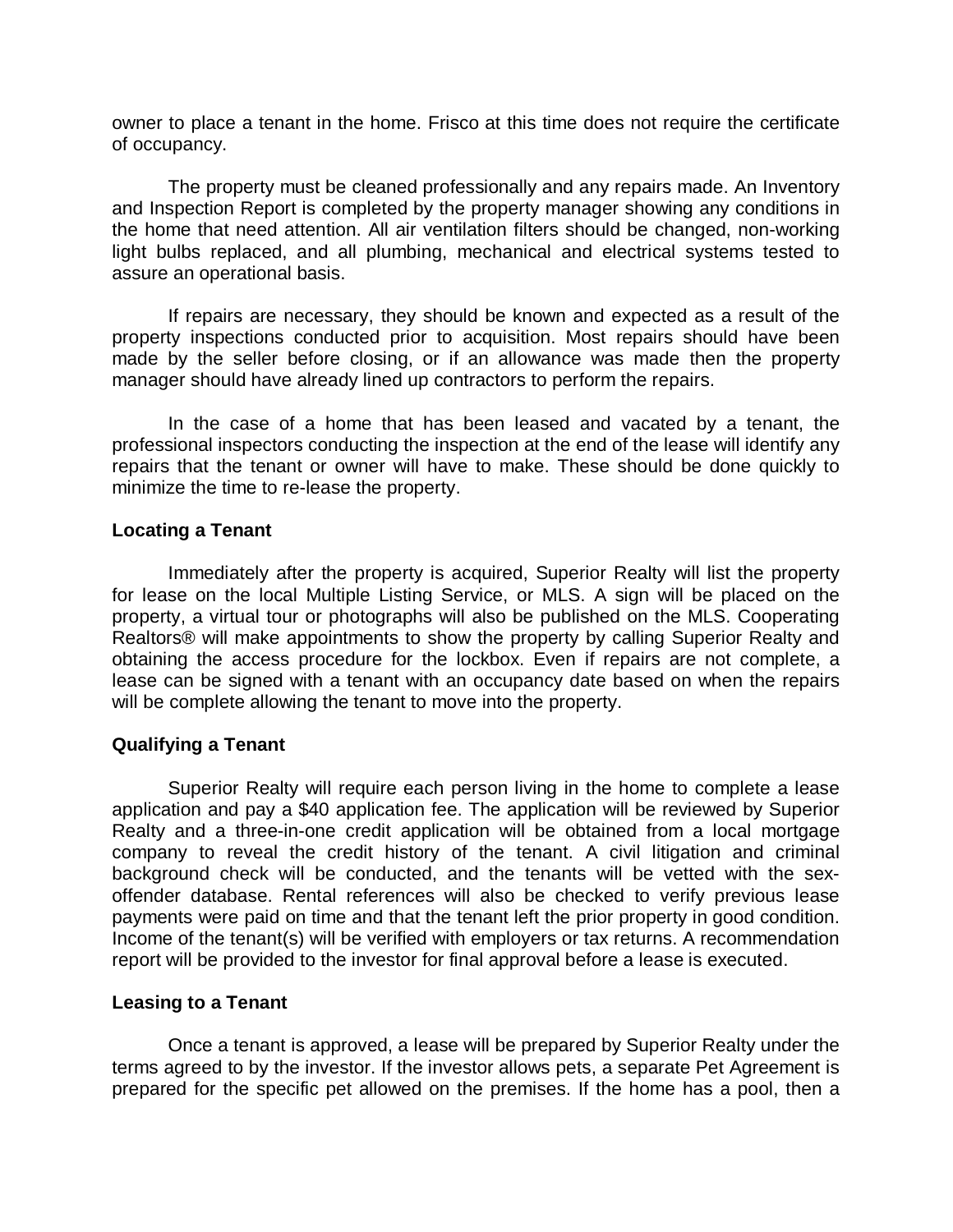Pool Maintenance Addendum is also prepared. The property manager is authorized to sign the lease agreement on behalf of the property investor under the management agreement. It is standard in the leasing market to require a security deposit equal to one month's rent, and to collect the first month's rent at the beginning of the lease. Rent can be prorated if the lease commences during the month instead of the first of the month. Pet fees and pet deposits are also collected at the beginning of the lease. A copy of a standard lease, pet agreement and pool addendum are included as Exhibit C.

#### **Delivery of Premises to Tenant**

 The delivery of the premises is a critical time in the lease transaction. The property manager uses a professional property inspection company to prepare a 22 page pre-lease delivery inspection report that establishes the condition of the property at the time it is delivered to the tenant. The inspection report includes over 75 photographs of the property that help establish the condition at the time of delivery. The tenant signs the inspection report to acknowledge the condition. The cost of the inspection report is only \$70, and the tenant is responsible for paying this cost. Periodic inspections are also available from this company to ensure lease compliance.

#### **Property Management Website**

Superior Realty LLC offers online access to property records to both owners and tenants. The website address is:

#### http://www.SuperiorRealtyPropertyManagement.com

This website is designed to provide a portal to owners for reviewing property documents, financial records, and financial statements. In addition, Tenants have a portal to review their lease documents, financial transactions and communicate maintenance requests. The website also generates automatic lease charges by email, and tracks and bills late fees. Prospective tenants are able to search available inventory properties and apply on line to lease a property.

#### **Repairs and Maintenance**

 The tenant has a responsibility to maintain the property and prevent damages, and the property owner has general responsibility to maintain the equipment in the home. Texas Property Code does not allow the property owner to charge the tenant for items that wear out or break during the tenant's occupancy. The tenant is only responsible for paying for the repairs of any damage caused by the tenant.

For example, if an air conditioner fails and has to be repaired or replaced, then the property owner is responsible for the cost of repair or replacement, unless it can be determined that the tenant caused the damage. In the case of the air conditioner, if a tenant fails to replace the air filters and subsequent damage occurs, then the tenant will pay the cost to repair the damage to the HVAC system. The obligations and duties of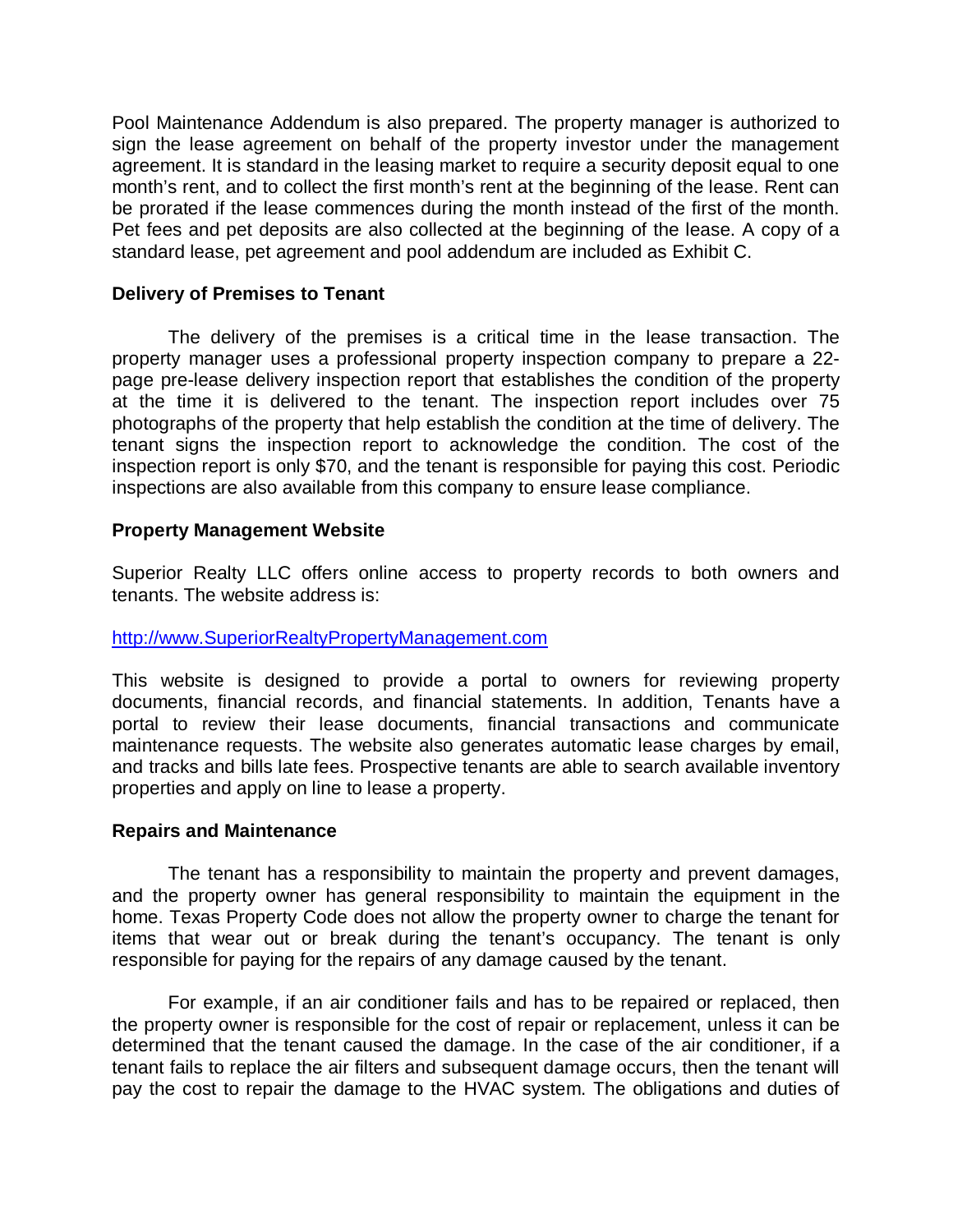the tenant for maintaining the property is explained to the tenant at the beginning of the lease, and a tenant property guideline book is provided to the tenant as well. A copy of the Lease Property Rules book is included as Exhibit D.

#### **Accounting**

Superior Realty invoices the tenant on the  $20<sup>th</sup>$  day of the month for the next month's rent, which is due on the first day of the month. The invoices have a return address envelope and a payment stub for the tenant to use. If a tenant chooses to use a "deposit only" debit card, then they make their rent payment at any ATM and the rent is available for distribution to the Management Company and investor on the next business day. Deposits, lease payments and other tenant payments are deposited into a trust account maintained by Superior Realty. In addition to invoices for monthly lease payments, Superior Realty also invoices the tenant for maintenance charges and late fees, if any occur.

Distributions to owners are on the  $5<sup>th</sup>$  day of the month after the tenant's rent is received and available at the bank. Checks are written to the owner and accompanied by a report indicating the rental amount received, less any expenses and the management fee. Payments can also be made electronically to owners. An annual report is issued to the owner showing the total lease payments received with deductions for any property maintenance expenses and management fees. Examples of the tenant invoices and monthly reports to owners are available upon request.

#### **Maintenance**

As property manager, Superior Realty will respond to repair requests by tenants and will also initiate repairs based on initial or periodic inspections of the property. Repairs costing more than \$100 will be approved in advance of the commencement of work, unless a delay will cause additional damage, such as a plumbing leak.

Superior Realty has a number of qualified contractors such as plumbers, electricians and air conditioning technicians that can make repairs to the property at a reasonable cost.

If the property is acquired by the investor through Superior Realty, a home buyer's warranty should be purchased and maintained on an annual basis to cover the costs of repairs, such as the repair or replacement of the air conditioning system. If there is a homeowner's warranty in place, there is a small amount (often only \$60) for each repair call. If, for example, there are three faucets that are leaking, then a single \$60 charge will cover all three faucet repairs.

The owner will maintain a small amount in the trust account held by the property manager to pay for repairs as they occur, but if greater funds are required the property owner may be required to advance funds to pay for the repairs before the work is started.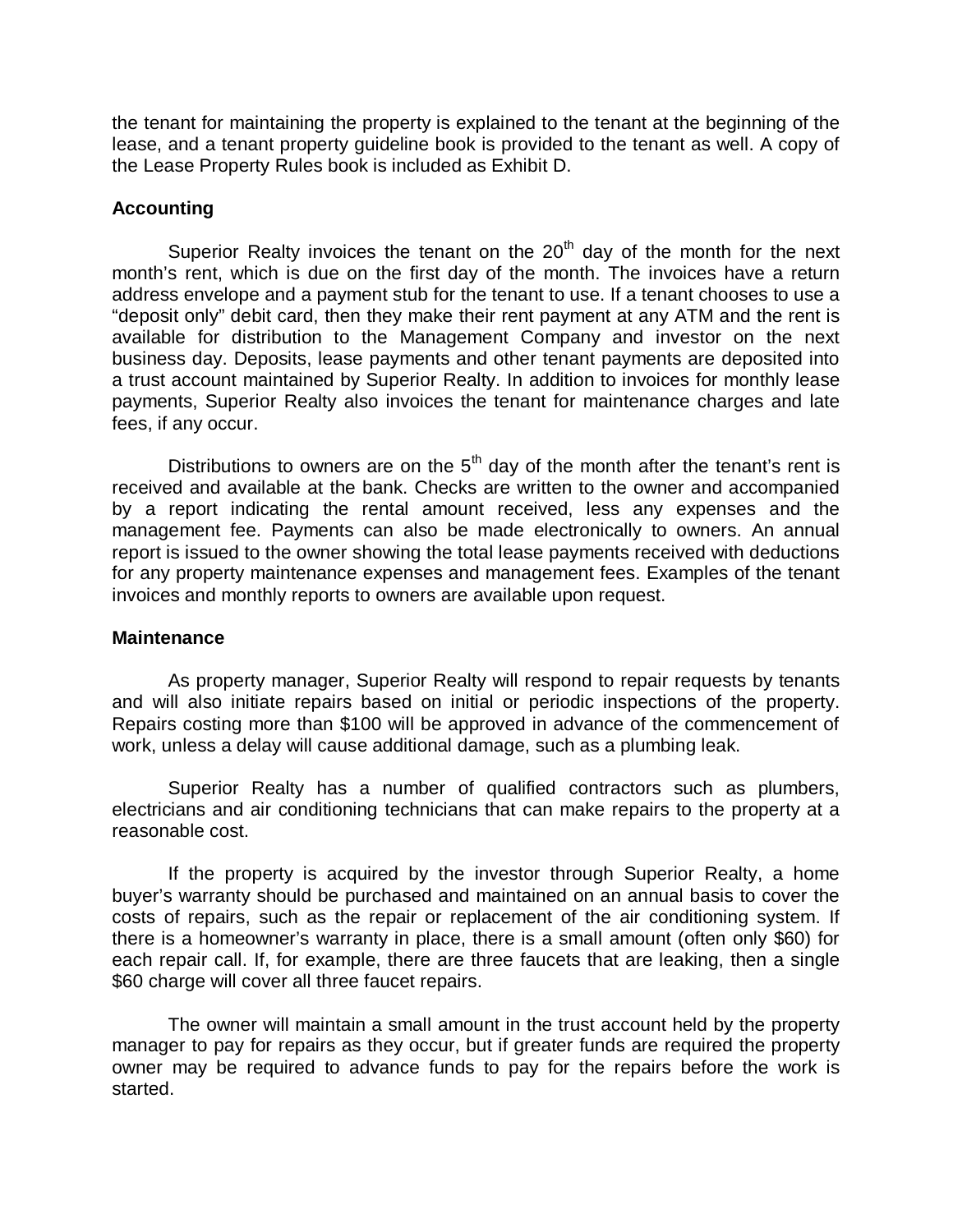#### **Disputes with Tenant**

In the event that a dispute arises with the tenant over late payments, unpaid rent, unpaid maintenance charges or any other breach of the lease, Superior Realty will engage in enforcement action to correct the situation. As a property manager, the Texas Property Code allows a professional property manager to take legal action against a tenant to collect rents and force eviction. If this is necessary, Superior Realty will file the necessary documents with a local justice court to evict a tenant or sue for collection of other amounts owed.

#### **Eviction of Tenants**

 Tenants who breach the lease for non-payment of the lease or other non-rental issues can be subjected to eviction proceedings at a county court authorized to handle these civil matters. The county where the property is located establishes the jurisdiction for the eviction suit or civil suit to recover costs to repair damages. In the event that the tenant's security deposit is insufficient to recover the cost of repairing any damages, then a civil case can be brought against the tenant in a justice of the peace court in the county precinct where the property is located.

 Superior Realty will represent the property owner in the eviction or civil suits at a cost of only \$75 per hour. The usual cost of an eviction representation is \$150 to \$225, depending on the number of hearings. Normally, only one hearing is required. After the eviction judgment is awarded by the court, a writ of execution can be obtained five days after judgment to remove the tenant and all of the tenant's possessions from the party.

#### **Property Inspections**

 The initial 90 days a tenant is in a property there will be one or two property visits to the property with an interior walk through to ensure that the property is wellmaintained by the tenant and that the tenant has not made any changes to the paint or flooring of the home. Air conditioning filters are inspected to ensure that the tenant is replacing them on a scheduled basis, and any repair issues are discussed with the tenant. The outside yards are also viewed to assure that there are no unauthorized pets on premises. Photos of problem areas will be taken and remedies discussed with the tenant.

#### **Termination of Lease**

 The lease terminates at the election of the tenant or property owner upon providing 60 days' notice before the end of the lease or any renewals. The property is put on the market for lease as soon as the notice is received from the tenant or given to the tenant by the property owner. During this 60 day period, the tenant is required to allow access to the property to any Realtor showing the property, and a lock box is placed on the front door with a key for entry.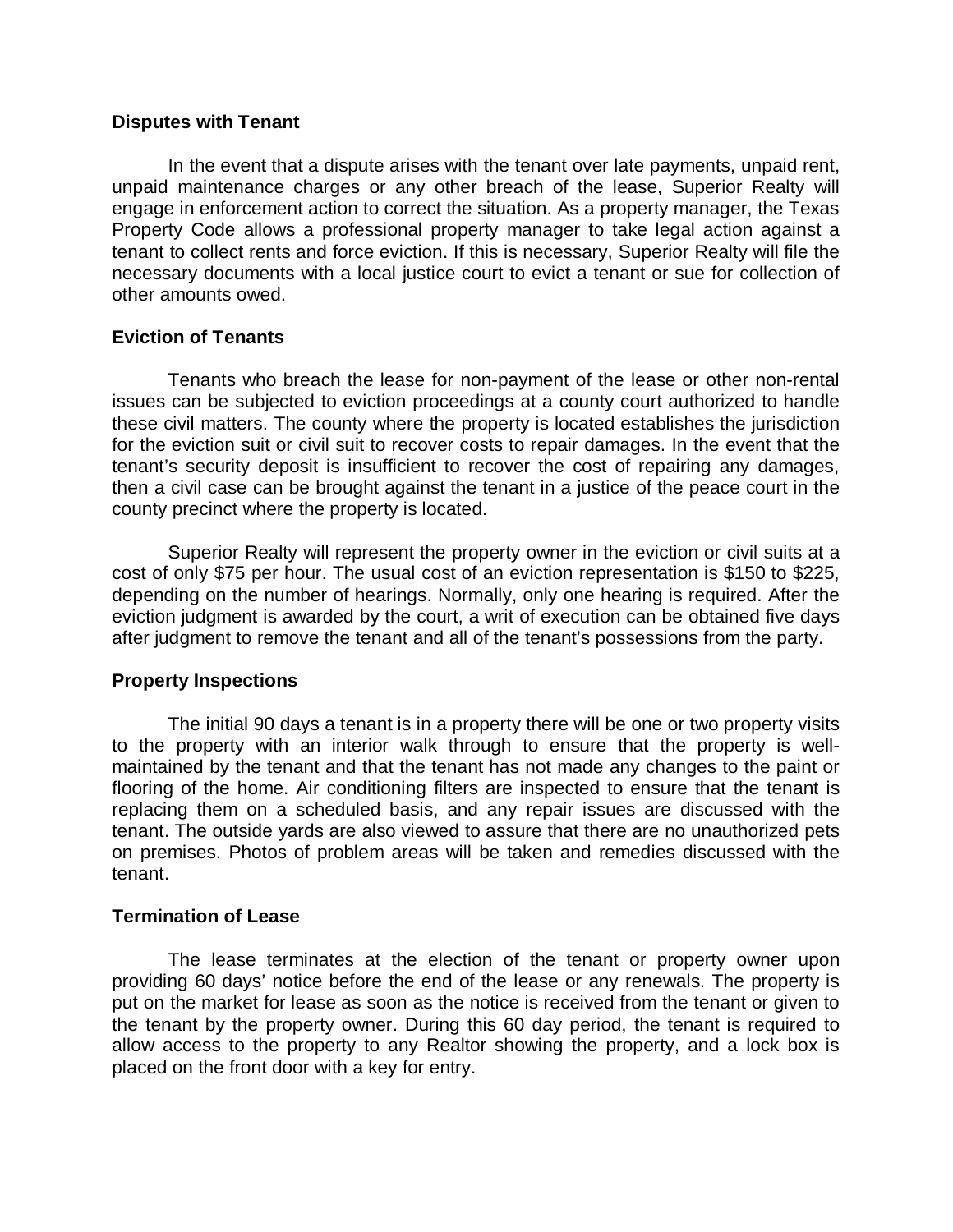When the tenant vacates the property, the property inspector will again visit the property to prepare an after-lease property inspection report. If there are any discrepancies or repairs noted on the report, the tenant is notified that there will be a charge to make the repairs or clean the property.

 The tenant has a security deposit equal to one month's rent in most cases, and this money is held until all final repairs are made. The property manager is responsible for issuing a final report to the tenant indicating the status of the security deposit and what charges, if any, are to be deducted before returning the deposit to the tenant.

 Typical charges include cleaning, removal of trash and debris, painting, carpet replacement, etc. These repairs are done by a licensed contractor in most cases, or with general labor where a licensed professional is not required.

#### **Service Fee Schedule**

 The fees associated with our property management services are broken down into several areas:

- 1. Commission There is a fee of 75% of one month's rent to procure a tenant for the property. If a tenant is represented by a Realtor, then that Realtor's commission is paid by Superior Realty from the fee received on the commission.
- 2. Management Fees The management of the property on a monthly basis is covered by a 5% management fee that is deducted from the rent paid by the tenant before it is submitted to the property owner.
- 3. Repair oversight In the event that repairs are required on the property, a 10% fee is charged for the oversight of the contractors and vendors involved in the repair. Minor repairs costing less than \$100 are not subject to the oversight fee.
- 4. Eviction On the event that a tenant must be evicted from the property for a breach of the lease, Superior Realty can represent the property owner in the eviction proceedings. There is an hourly charge of \$75 per hour for this service, plus any court costs for filing and process service.

The fees are usually deducted from the funds received from the tenants during the leasing process. The first month's rent and security deposit will usually be sufficient to pay the leasing commission and property management fee.

#### **Summary**

 Superior Realty will provide property management services to care and maintain the investment of the property owner. The ownership of rental property can be rewarding if it is managed property using established standards for managing real estate. Brian Patrick has had over 13 years of commercial and residential property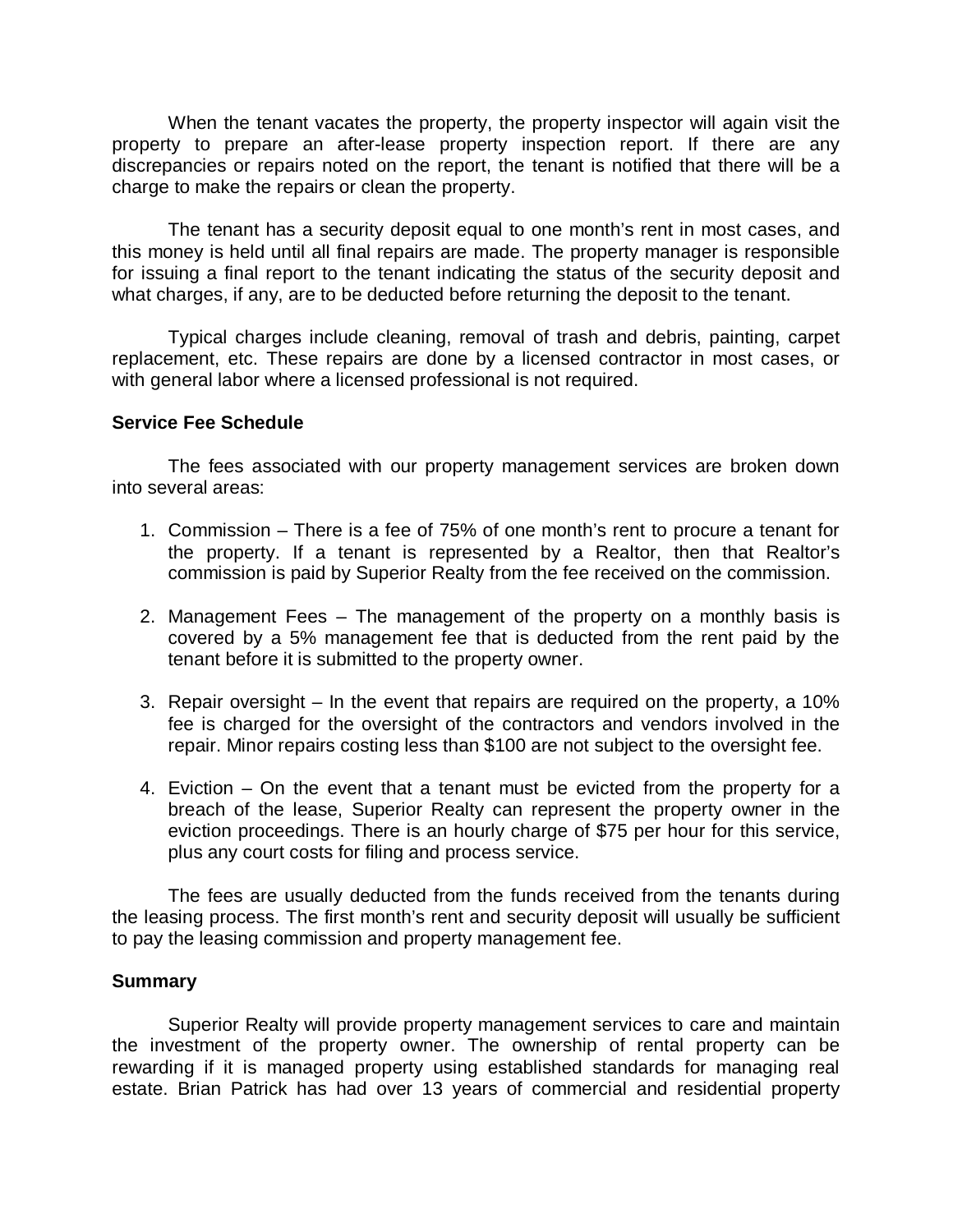management experience and over 24 years of experience as a certified public accountant.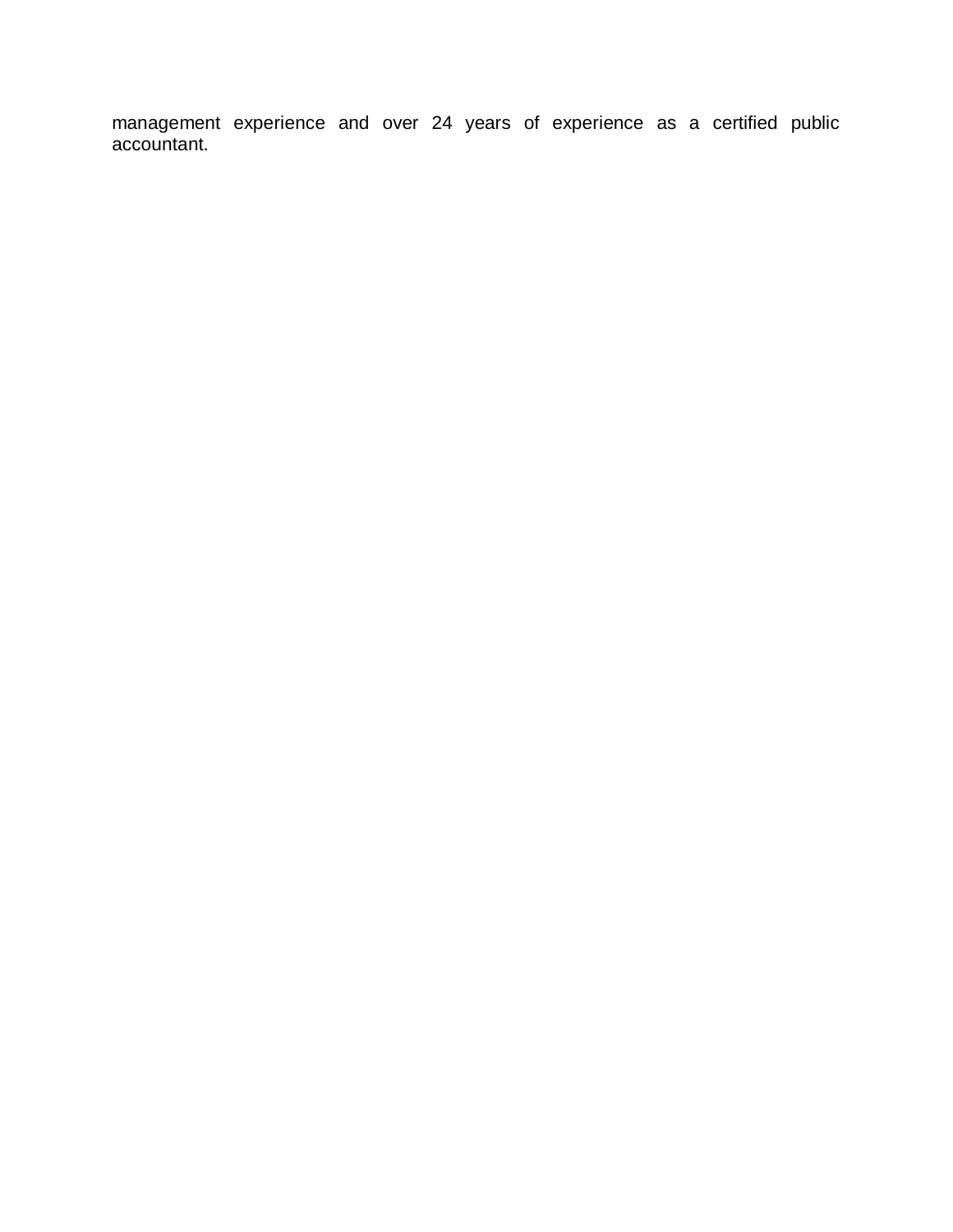### **SUPERIOR REALTY LLC COMPENSATION**

**COMMISSIONS AND MANAGEMENT FEES**– Superior Realty, LLC has several programs to help property owners lease their residential property. Specific details can be reviewed at a meeting.

- 1. **Management Fee** Property owners using Superior Realty to lease and manage their property sign a property management agreement with a management fee having a rate of 5.0% on the lease payments collected each month, which is deducted from the lease payment before remitting it to the owner.
- 2. **Commission** The commission for finding, assessing and acquiring a tenant is 100.0% of one month's rent. This is shared with the Tenant's Realtor.
- 3. **Cooperating REALTORS®** If the tenant **is not** represented by a cooperating broker's REALTOR®, then Superior Realty's commission fee will be 75.00% of one month's rent.
- 4. **Maintenance Oversight** As your property manager, Superior Realty LLC will engage and supervise repair and maintenance contractors for work if necessary, and a fee of 10% of the contractor costs will be charged to the owner of the property.
- 5. **Sale of Property** If a property owner sells the home to a tenant, a commission of 3.00% will be charged as a fee to represent the owner in the sale of the property. If the home is sold to another party, the commission will be 6.00%, which is shared with the buyer's broker. If the buyer is not represented by another Realtor, then the commission is only 3%